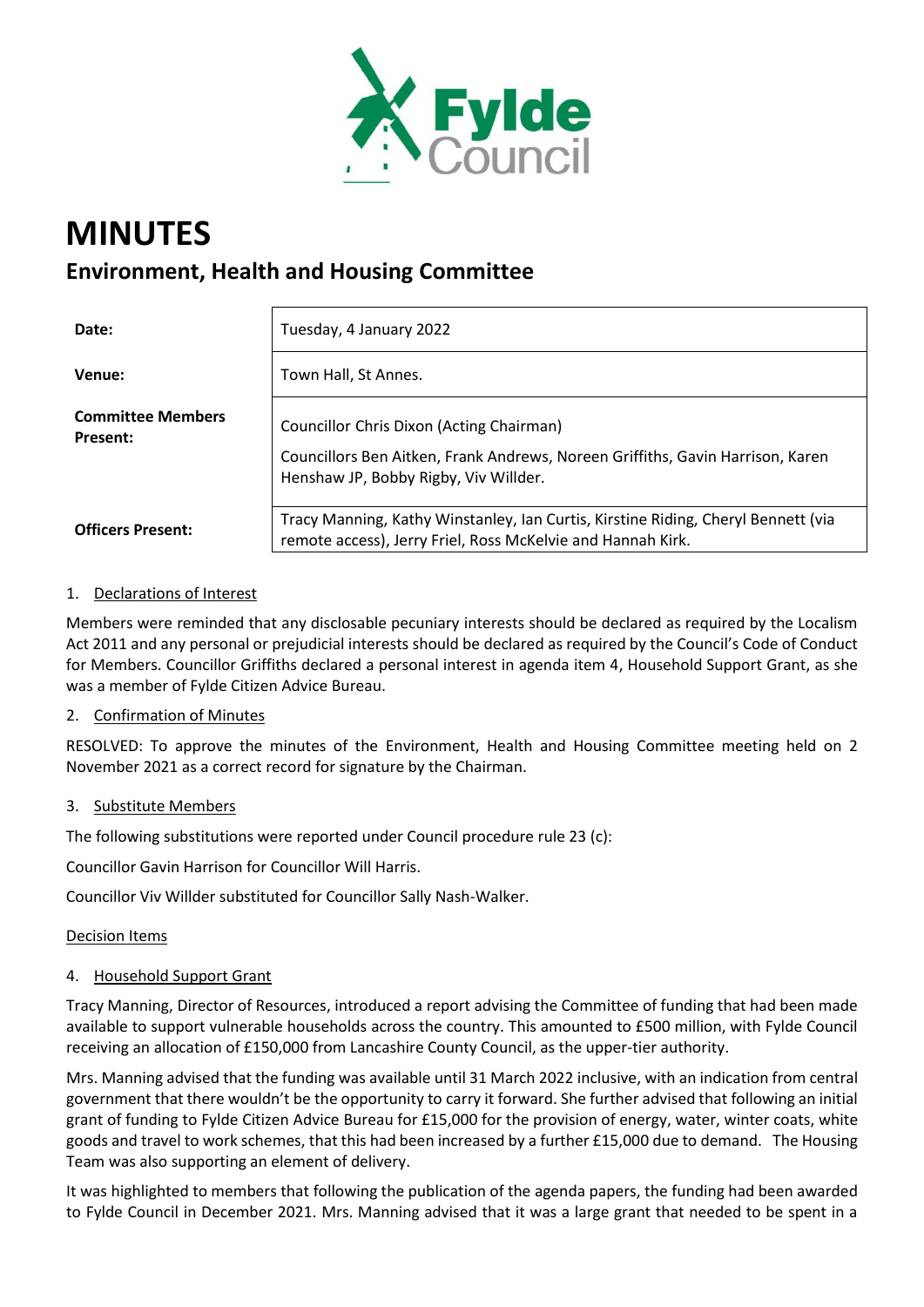Minutes – Environment, Health and Housing Committee – 4 January 2022 short period of time, so it was prudent to work with partners to ensure the money was spent in the most fitting way to support vulnerable households.

It was RESOLVED:

- 1. To note the position with respect to the allocation and spend to date of the Household Support Grant which has been allocated under the Chief Executive's delegations pursuant to Section 101 of the Local Government Act 1972;
- 2. To approve the projected spending against projects identified within this report; and
- 3. To recommend to Finance and Democracy Committee a revenue budget increase of up to £150,000 in 2021/22 fully funded from the government grant funding stream for Household Support Grant.

# 5. Public Health Update - Lateral Flow Testing and Contact Tracing Funding Extension

Kathy Winstanley, Head of Environmental Services, was invited to provide an update on the existing Track and Trace programme in Fylde. Mrs. Winstanley advised that the that the scheme had worked well, but activity had fluctuated throughout the pandemic due to the ever-changing landscape. She further advised that due to the recent increase in Omicron cases, Blackpool had sought to employ a second full-time contact tracer. If deemed to be necessary, there was flexibility within the Community Outbreak Management Fund (COMF) to fund an additional position. At this juncture, it was highlighted that the scheme was fully funded until 31<sup>st</sup> March 2022 through COMF.

Further to this, it was advised that the Community Lateral Flow scheme had initially been funded through COMF. However, retrospective funding had been made available through the Lancashire County Council Lateral Flow fund. Claims totalling £126,674 had been successfully submitted through this funding stream.

It was RESOLVED:

- 1. To recommend to the Finance and Democracy Committee approve a fully funded revenue budget increase of £126,674 in 2021/22 to cover the actual operational costs of the Community Lateral Flow testing programme (April - November), to be funded from the Lancashire County Council Lateral Flow fund, claimed from LCC on a monthly basis.
- 2. To note that the extension of the Contact Tracing Scheme running to 31<sup>st</sup> March 2022 has been funded using the Contain Outbreak Management funding.

## 6. Changing Futures: Changing systems to support adults experiencing multiple disadvantage

Kirstine Riding, Housing Services Manager, introduced a report on the Changing Futures programme, which had been announced by the Ministry of Housing, Communities and Local Government (MHCLG) in December 2020. The programme was focused on improving outcomes for people facing multiple disadvantage and local authorities had been invited to submit an expression of interest for the funding. Lancashire was awarded £6.5 million as a part of the programme to support a target cohort of adults within Lancashire who were experiencing 3 or more multiple disadvantaged support needs. It had been projected that 1,382 individuals were to be supported through the programme.

It was advised that multiple disadvantage was when people were facing a combination of homelessness, addiction, re-offending and/or mental ill health. Ms. Riding informed the committee that approximately 90% of clients that approached the housing services had multiple disadvantaged support needs.

Ms. Riding further advised that Fylde Council was part of the Enhanced Service Hub, 'Fylde Coast', and there were to be three Housing Support Workers within each of the three Fylde Coast authorities. Fylde Council had been awarded £62,500 to appoint a Housing Services Officer for a 25-month period

It was RESOLVED:

- 1. To note the contents of the report and the intention that the Lancashire Changing Futures Programme will aim to support 1,382 multiple disadvantaged individuals across Lancashire across the life of the project;
- 2. To recommend to the Finance and Democracy Committee approval of a fully funded revenue budget increase to enable the appointment of a Changing Futures Housing Services Officer post within the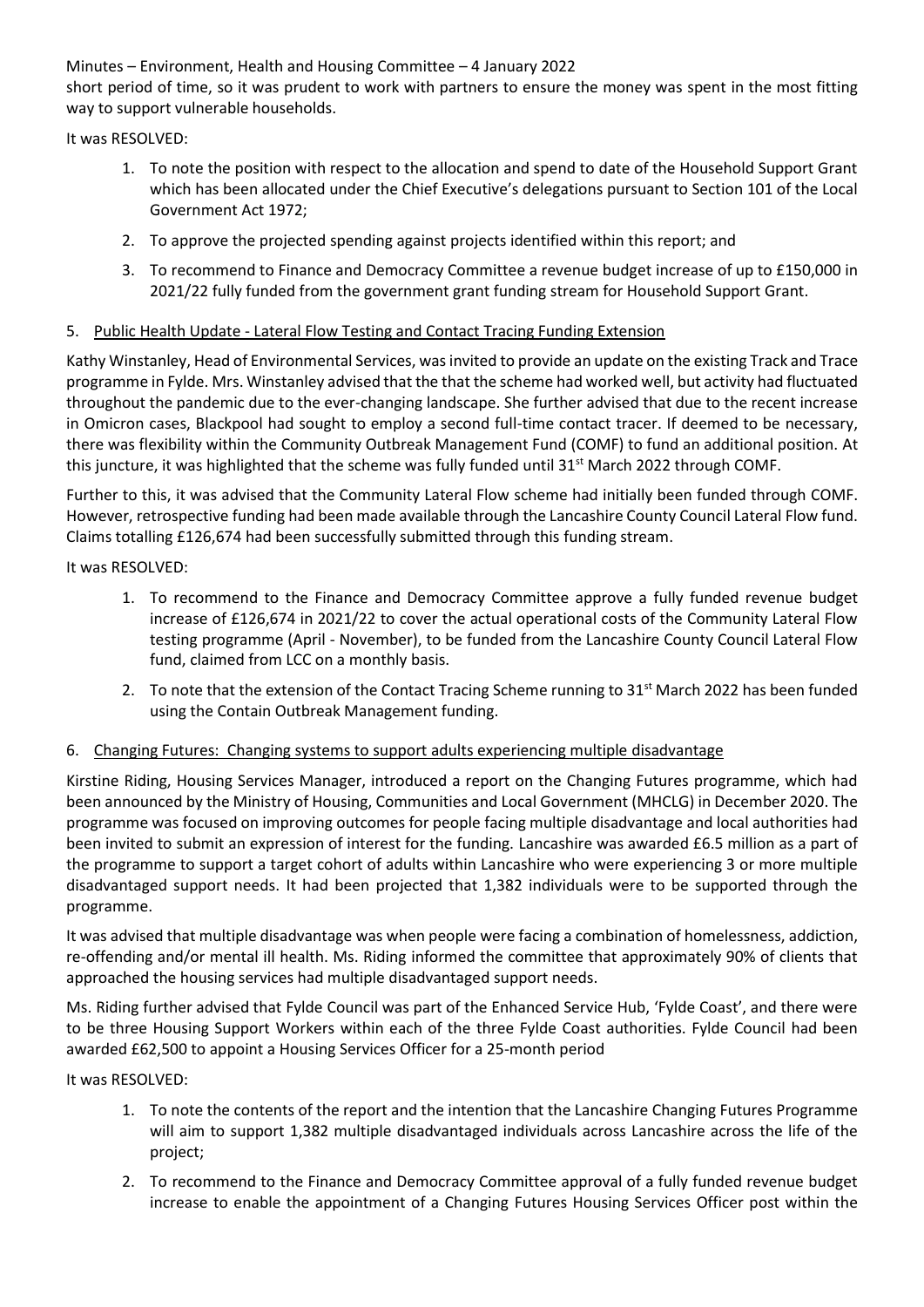Minutes – Environment, Health and Housing Committee – 4 January 2022

- Housing Services Team for 25 months totalling £62,500 funded by monies to be received as part of the Lancashire Changing Futures Programme (21/22 £5,913, 22/23 £40,000 and 23/24 £26,587); and
- 3. To recommend to the Finance and Democracy Committee approval of a virement from Homeless Reduction Act Grant initiatives (5270/46712) for 21/22 £6,462 and 22/23 £4,965, to supplement additional employee costs.

## 7. Disabled Facilities Grant and Housing Assistance Policy Update 2020/21 and Current Position up to Qtr 3 2021/22

Cheryl Bennett, Principal Housing Services Officer, was invited to introduce a report which provided an update on the Disabled Facilities Grant (DFG) programme within Fylde Council and proposed amendments to the Housing Assistance Policy.

It was advised that part 1 of the Housing, Construction and Regeneration Act 1996, DFG, and the Better Care Fund 2013 provided funding for the well-being of residents to remain in their home to reduce the burden on the NHS. Fylde Council were awarded £1,317,263 which would enable eligible DFG applicants to make adaptations to their home environment.

Ms. Bennett further advised that rising costs, difficulty sourcing materials and contractor availability had seen an increase in pressure on the service, which led to the required proposals with regards to the funding. It was proposed to increase the maximum grant available and reduce the administration fees for child adaptations to reflect the additional cost pressures, with further amendments recommended by MIAA, the council's internal audit provider, following an audit of the DFG programme.

It was RESOLVED:

- 1. To note the update on the delivery of the DFG grant programme in 2020/21, and part year 2021/22, together with the progress update on the Handyperson and Sanctuary Scheme with Preston Care and Repair;
- 2. To approve the increase in disabled facilities grants for small adaptations from £6,000 to £7,000 together with an increased contribution from the applicant rising from £12,000 to £14,000;
- 3. To approve the increase in disabled facilities grants for two adaptations from £10,000 to £14,000 together with an increased contribution from the applicant rising from £20,000 to £24,000;
- 4. To approve a reduction in the fees from 15% to 5% for child adaptations, and for complex cases, complete removal of fees; and
- 5. To approve a trial of match funding with social housing providers for extensions to property.

## 8. Update Fylde Council Homelessness and Rough Sleeping Strategy 2020-2025

Kirstine Riding, Housing Services Manager, introduced a report updating the committee on the progress that had been with regards to meeting the priorities in the action plan of the on the Fylde Council Homelessness and Rough Sleeping Strategy 2020-2025 and the operation of the homelessness and housing service at Fylde.

Ms. Riding provided an overview of the legislative framework regarding the duties of local authorities in preventing and relieving homelessness. She provided a further overview of the numbers of households under the Prevention Duty, Relief Duty and Main Duty the Housing Team had accepted to the end of quarter 2. She advised that due to pressure within the housing market and issues finding housing, the Main Duty figure was beginning to increase. Further to this, it was reported that the number of households in temporary accommodation remained high and there were only 10 suitable units within Fylde, leading to a reliance on bed & breakfast hotels to house clients.

In addition to this, it was reported that the Department of Levelling Up, Housing and Communities (DLUHC) had awarded Fylde Council with £22,531 as part of the Winter 2021 Covid-19 rent arrears support. This was part of a wider support package to aid low-income, private renters with Covid-19 related rent arrears to avoid eviction or find a new home where necessary, to prevent eviction.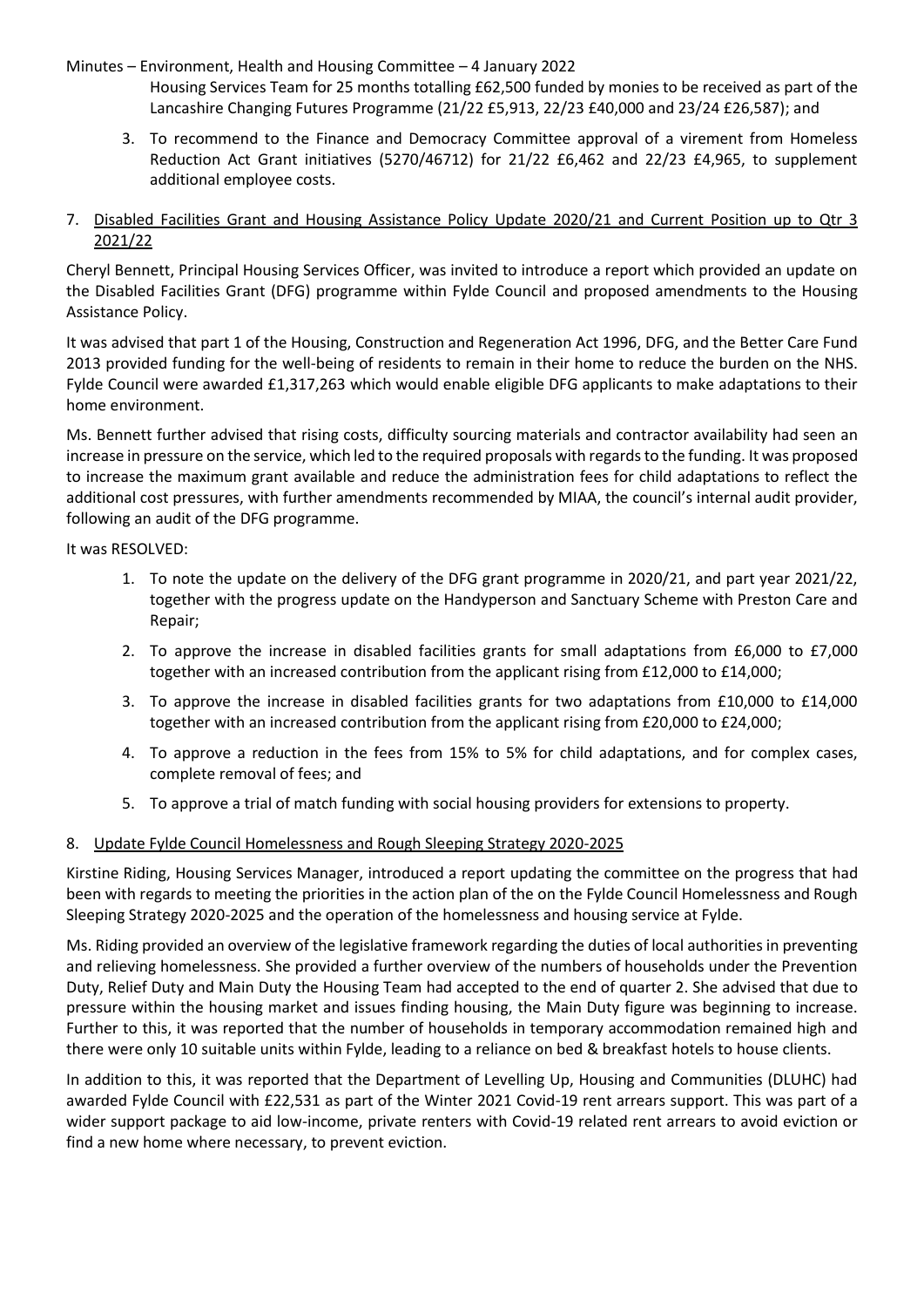Minutes – Environment, Health and Housing Committee – 4 January 2022 It was RESOLVED to:

- 1. Note the contents of the report that provides an update on the operation of the homelessness and housing advice service in December 2021 and progress towards meeting Fylde's Homelessness and Rough Sleeping Strategy 2020-2025.
- 2. Recommend to Finance and Democracy approval of a fully funded revenue budget increase to the Repossession Prevention Budget with Housing Services 5270/47105 in 2021/22 in the sum of £22,531 to be met from DLUHC Winter 2021 Covid 19 rent arrears financial support funding for 2021/22

#### 9. Budget Setting – Fees and Charges 2022/23

It was advised that each year, as part of the budget-setting process, the schedule of fees and charges for the coming year (for each of the services that the Council provides) is reviewed by budget-holders prior to that schedule being considered by the relevant Programme Committee and finally being approved at the March Budget Council meeting.

Each Programme Committee was required to recommend to the Council for approval, a schedule of fees and charges for those activities within the remit of the Committee.

The report requested that Members consider the proposed scheduled of fees and charges for those services within the remit of the committee, as detailed at Appendix A to the report and provided a recommendation to Council.

It was RESOLVED:

- 1. To recommend to Council a proposed schedule of fees and charges applicable for 2022/23; and
- 2. To note that the final fees and charges for 2022/23 will be approved by the Budget Council in March 2022.

#### 10. Budget Setting – Consideration and Prioritisation of Capital Bids 2022/23

The Vice-Chairman (acting as Chairman), Councillor Chris Dixon, outlined a report regarding the capital bids to be considered and prioritised for inclusion in the Capital Programme for 2022/23. The capital bid under consideration fell within the Terms of Reference of the Committee and related to the town centre CCTV systems.

The Chairman provided an outline on the capital bid and in doing so, highlighted further details which were included as an appendix to the report.

Members were then invited to comment on the scheme. In doing so, members stressed the importance of the availability of CCTV in Fylde's town centres.

Following consideration of this matter, it was RESOLVED to support the Replacement of Town Centre CCTV Systems capital bid for further consideration by the Budget Working Group.

#### 11. Budget Setting – Consideration of Revenue Bid 2022/23

The Vice-Chairman (acting as Chairman), Councillor Chris Dixon, outlined a report relating to a proposed revenue growth bid for 2022/23, which fell within the Terms of Reference of the Committee.

Included as an appendix to the report were details of the proposed revenue growth bid, which related to the drainage / flooding resource, following Flood Risk and Surface Water Management Review. The bid requested an annual, incremental increase from £79,000 in 2022/23 to £88,000 in 2025/26.

Following consideration of this matter, it was RESOLVED to support the Drainage / Flooding Resource revenue growth bid to be considered during the budget setting process.

#### Information Items

## 12. Budget Setting – Revenue Budget 2022/23 - First Draft

The committee were advised that the first draft of the Revenue Budget was available for members perusal.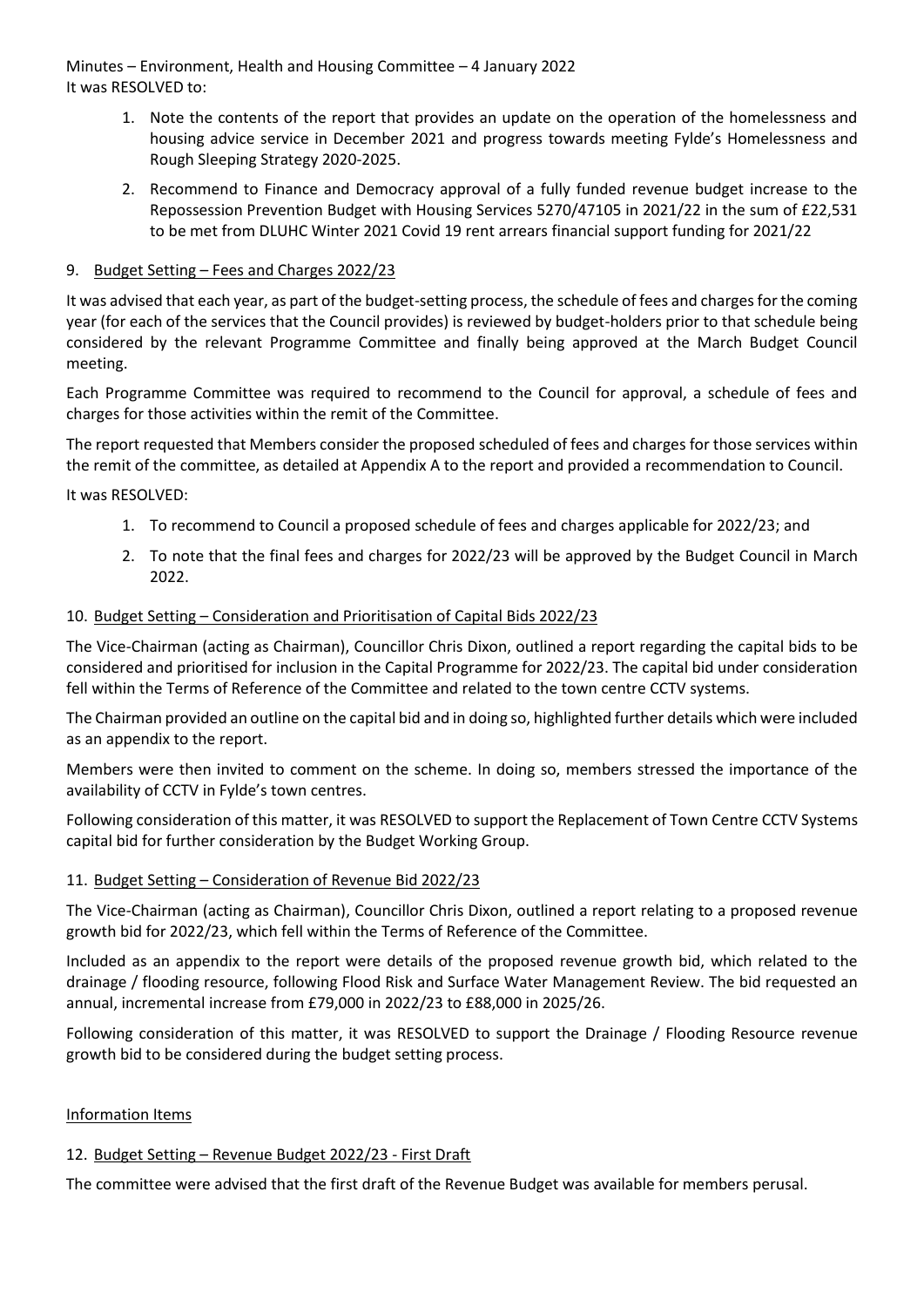# Minutes – Environment, Health and Housing Committee – 4 January 2022 13. Holiday, Activity and Food Programme (HAF) - Update and Future Plans

The committee received an update on the Holiday, Activity and Food Programme (HAF). Fylde received £123,000 to deliver the scheme in 2021/22, which ran during the summer and Christmas holidays, with additional funding to recruit a temporary scheme coordinator. It was advised that the scheme had been well received, surpassing targets and engaging with 613 children over the summer period.

Further to this, the government had indicated that the HAF scheme will be extended for a further 3 years and across more school holidays, but no further indicative funding awards had been announced. It was advised that an update would be brough to a future meeting of the committee.

At this juncture, thanks were extended to Edyta Paxton, Health and Wellbeing Officer, for the successful delivery of the scheme.

## 14. Adult Weight Management Programme Update

The committee received an update on the performance of the Adult Weight Management Programme.

# 15. Carbon Neutral Working Group Update

The committee received an update from the Carbon Neutral Working Group, which detailed the ongoing work on various arboricultural policies.

## 16. Home Energy Conservation Act (HECA) Review 2019-21

The committee received an update regarding the actions the council is taking to meet the requirements of the Home Energy Conservation Act (1995). HECA requires local authorities to take action to ensure the reduction of emissions of carbon dioxide that arise from domestic dwellings in the area. It is a requirement for the report to be updated every two years.

## 17. Empty Residential Homes Position Statement

The committee received an update regarding the Council's Empty Residential Homes Position Statement. It was advised that the Housing Team would begin an inspection programme from January 2022 of all houses of multiple occupancy (HMO), which would aid in identifying empty properties that appear to be in a state of disrepair.

## 18. CCTV Annual Report

The committee received an annual report from Wyre Council, providing an update on the monitoring of the town center CCTV cameras. It was noted that the system was invaluable within the community.

## 19. Performance Reporting 2020/21

The committee received details of the key performance outcome from the previous financial year 2020/21 and the first six months of the current financial year 2021/22.

## 20. Corporate Plan Action Update

The committee received an update on the progress made against the corporate actions relevant to the committee, which were scheduled for completion by 31<sup>st</sup> December 20201.

## 21. General Fund Revenue Budget Monitoring Report 2021/22 - Position as at 30th November 2021

The committee received an update on the approved General Fund Revenue Budget Monitoring Report 2021/22 - Position as at 30<sup>th</sup> November 2021 and specifically for those schemes under the remit of the committee.

## 22. Capital Programme Monitoring Report 2021/22 - Position as at 30<sup>th</sup> November 2021

The committee received an update on the approved Capital Programme of the Council as at 30<sup>th</sup> November 2021 and specifically for those schemes under the remit of the committee.

------------------------------------------------------------------